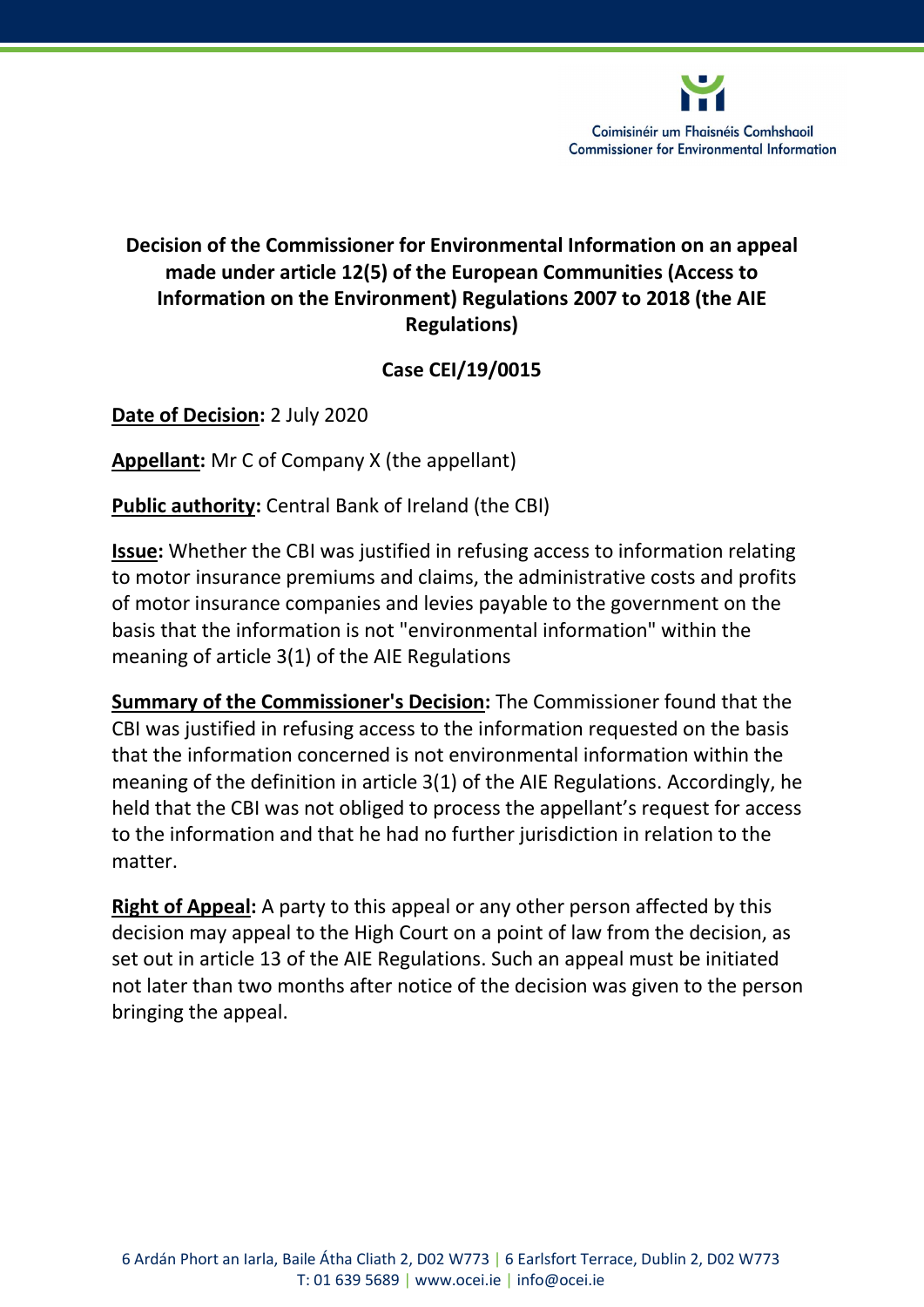### Background:

By way of background, part of the CBI's regulatory remit includes the supervision of insurance undertakings authorised in Ireland. The CBI used to publish annual insurance statistics containing data from the insurance industry. The data in this publication known as the "Blue Book" was extracted from the reporting forms that companies completed pursuant to First Council Directive 73/239/EEC of 24 July 1973 on the coordination of laws, regulations and administrative provisions relating to the taking-up and pursuit of the business of direct insurance other than life assurance (Solvency I). The data from the Solvency I forms was publicly available in the Companies Registration Office (CRO). Solvency I was not environmental legislation but was concerned with the taking-up and pursuit of direct insurance activity carried on by any insurance company established in a Member State in classes of general insurance set out in its annex which included motor vehicle liability.

Directive 2009/138/EC of the European Parliament and of the Council of 25 November 2009 on the taking-up and pursuit of the business of Insurance and Reinsurance (Solvency II) came into force on 1 January 2016 and it changed the regulatory regime for the reporting of data. Solvency II introduced increased reporting requirements and public disclosure requirements for authorised undertakings in the European Union. The data, which insurance undertakings must publish under Solvency II, is in the Solvency and Financial Conditions Reports (SFCRs). According to the CBI, the reporting requirements under Solvency II are not comparable to the data published in the Blue Book. The CBI announced the "retirement" of the Blue Book in 2018. Solvency II is not environmental legislation. Similar to Solvency I, Solvency II lays down rules concerning the taking-up and pursuit, within the European Union, of the activities of direct insurance and reinsurance. It also lays down rules regarding the supervision of insurance and reinsurance groups and the reorganisation and winding-up of direct insurance undertaking.

On 5 November 2018, the appellant made a request under the Freedom of Information Act 2014 (FOI Act) for the following information:

"For each of the five calendar years, 2013/2014/2015/2016/2017; Please provide the data under the following 5 headings:

- 1 Total value of Motor Insurance Premiums paid to all motor insurance companies operating in Ireland, collectively, for which the Central Banks performs some regulatory function.
- 2 Total payments made towards resolving motor insurance claims by all motor insurance companies operating in Ireland, collectively, for which the Central Banks performs some regulatory function.
- 3 Total administrative costs of all motor insurance companies operating in Ireland, collectively, for which the Central Banks performs some regulatory function.
- 4 Total (exceptional) levies payable to the Irish government (including any statutory bodies) in regard to any bankrupted motor insurance companies, or any fund to hedge against future bankruptcies, by all motor insurance companies operating in Ireland, collectively, for which the Central Banks performs some regulatory function.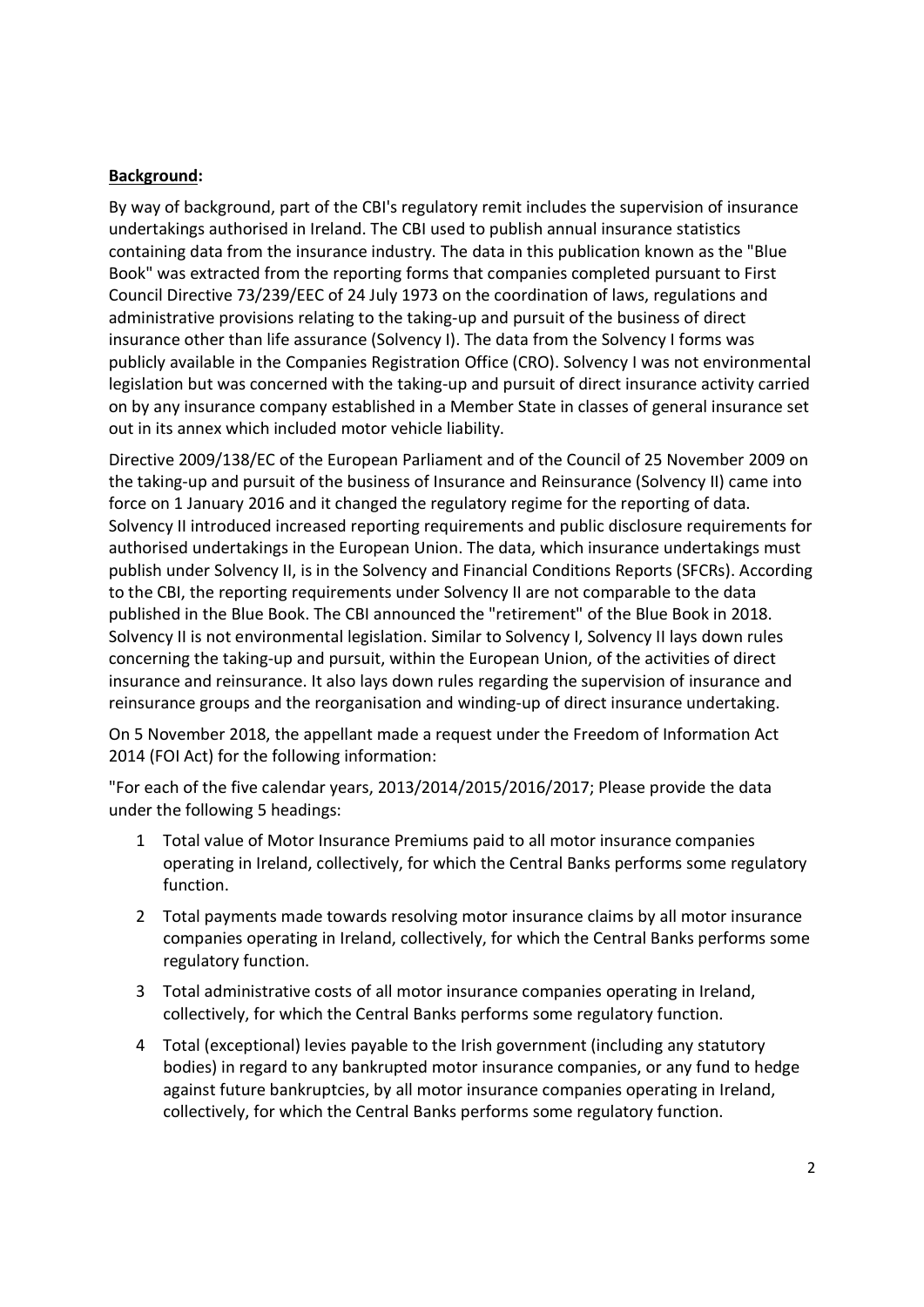5 If available, total profit, as a percentage of total premiums, made by all motor insurance companies operating in Ireland, collectively, for which the Central Banks performs some regulatory function."

The request stated that in the event that the information was not disclosable under the FOI Act, the request was to be processed under the AIE Regulations.

In response to the FOI request, the CBI notified the appellant on 26 November 2018 that some of the information he sought was publicly available and provided him with links to where that information was available. The CBI notified the appellant that the information requested at parts 1, 2, 3 and 5 for 2012, 2013, 2014 and 2015 was publicly available in the relevant Blue Book for each of those years. It explained that it did not hold the information requested at parts 1, 2, 3 for 2016 and 2017, but that this information for 2016 could be extrapolated from the SFCRs, which were publicly available on its website. The CBI said that it did not hold the information requested at part 4.

On 20 December 2018, the CBI made a decision refusing access to the information under the AIE Regulations on the basis that it was not environmental information. The AIE decision stated that the records relate to statistics of motor insurance companies in Ireland. It noted that certain information had been released to the appellant in response to his FOI request and that the remaining information did not exist.

On 18 January 2019, the appellant requested an internal review of the CBI's AIE decision. The request stated that the information would likely assist potential competing European car insurance companies in deciding to enter the Irish market. He stated that "cost is a key parameter which influences alternative transport systems for consumers, this information is likely to affect CO2 emissions if it influences the market for insurance." The request contended that the provision of car insurance is an "activity" likely to affect emissions. It further stated that the profit of car insurance companies constitutes environmental information pursuant to article 3(1)(e).

The CBI's internal review decision dated 18 February 2019 affirmed its original decision that the information was not environmental information. It stated that the information was commercial information relating to the motor insurance industry in Ireland. It queried whether the information advanced the purposes of the Aarhus Convention. It also relied on article 7(5) on the basis that the information was not held by or for it, together with the exception at article 9(2)(c) concerning material in the course of completion or unfinished documents or data. My Office received the appellant's appeal of the CBI's internal review decision under article 12(3)(a) on 19 March 2019.

I have now completed my review under article 12(5) of the Regulations. In carrying out my review, I have had regard to the submissions made by the appellant and the CBI. I have also examined the contents of the Blue Book and a sample of the SFCRs referred to above. In addition, I have had regard to the Guidance document provided by the Minister for the Environment, Community and Local Government on the implementation of the AIE Regulations (the Minister's Guidance), Directive 2003/4/EC (the AIE Directive), upon which the AIE Regulations are based, the 1998 United Nations Economic Commission for Europe Convention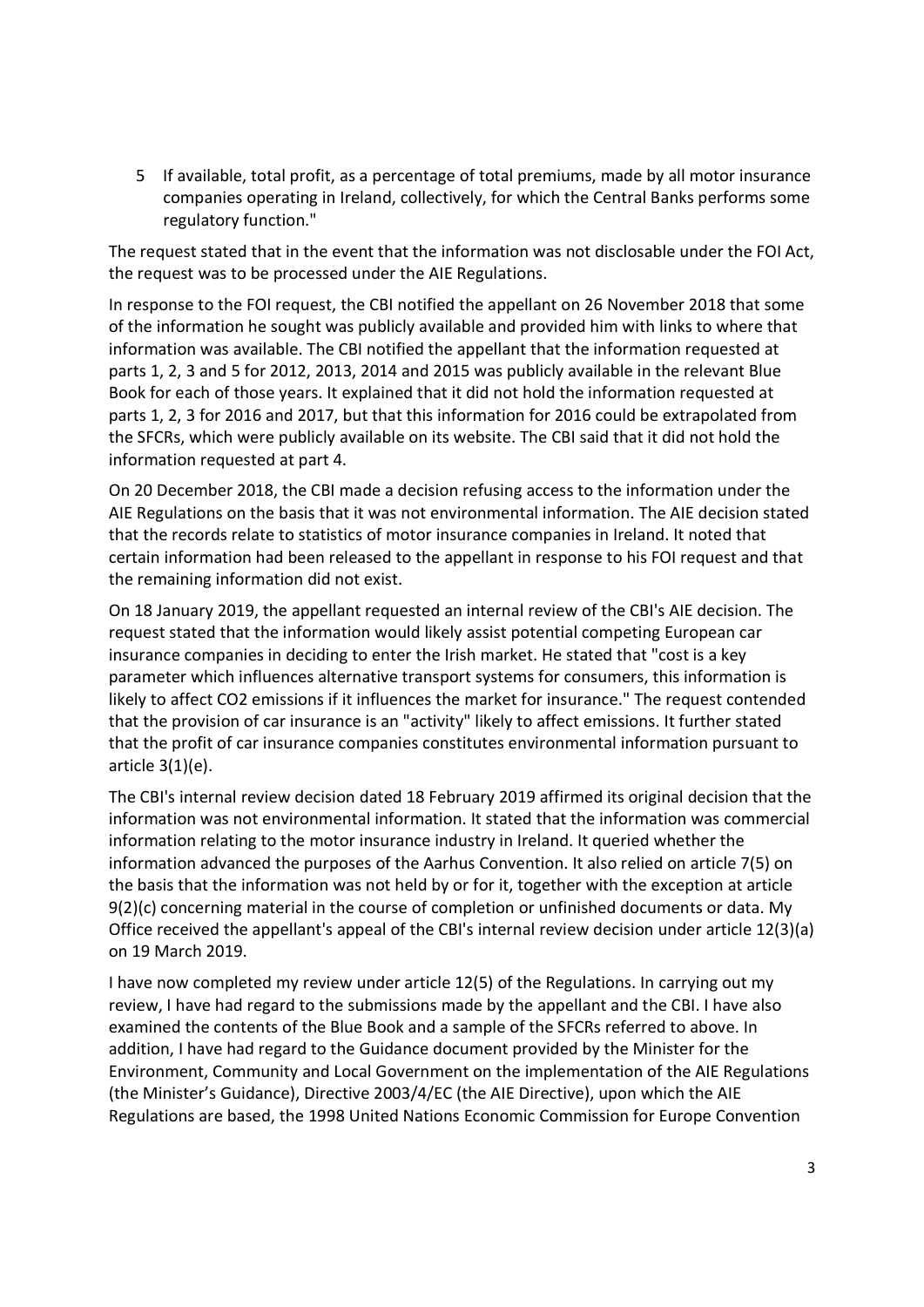on Access to Information, Public Participation in Decision-Making and Access to Justice in Environmental Matters (the Aarhus Convention), and the Aarhus Convention—An Implementation Guide (Second edition, June 2014) (the Aarhus Guide).

### Scope of review:

In accordance with article 12(5) of the AIE Regulations, my role is to review the public authority's internal review decision and to affirm, annul or vary it. The CBI refused the appellant's request for information on the basis that the information was not environmental information. My powers as Commissioner for Environmental Information apply only in respect of environmental information held by or for a public authority. Accordingly, the question before me is whether the information requested by the appellant falls within the definition of "environmental information" article 3(1) of the AIE Regulations.

# Preliminary matters:

Before setting out my findings, there is a preliminary matter I would like to address. As a first step, my Office attempted to determine whether the CBI held any information that had not already been disclosed to the appellant. As part of this process the CBI provided my Office with a table detailing the information it held and what information it did not hold. The CBI's position was that all of the information it held was publicly available.

My investigator gave the appellant a copy of that table and enquired if he was satisfied that the CBI was not withholding information. The appellant stated that the publicly available information did not answer the questions posed in his request. He also stated that he was unable to engage with the information due to its complexity.

Given the dispute as to whether the information requested is held by or for the CBI, I have considered publicly available materials within the remit of the CBI in relation to the motor insurance industry in order to get an overview of the type of information within the scope of the request. This included the Blue Book referred to above for the years 2013, 2014 and 2015, available at www.centralbank.ie/statistics/statistical-publications/insurance-statistics and a sample of SFCRs, available at hwww.centralbank.ie/regulation/industry-marketsectors/insurance-reinsurance/solvency-ii/solvency-and-financial-condition-report-repository. Based on the information available to me, it does not appear to be necessary or feasible for me to attempt to resolve the question of whether any remaining information falling within the items requested by the appellant was held by or for the CBI at the time of the request.

# Article 3(1) definition of environmental information:

In line with Article 2(1) of the Directive, article 3(1) of the AIE Regulations provides that "environmental information" means:

"any information in written, visual, aural, electronic or any other material form on:

(a) the state of the elements of the environment, such as air and atmosphere, water, soil, land, landscape and natural sites including wetlands, coastal and marine areas, biological diversity and its components, including genetically modified organisms and the interaction among these elements,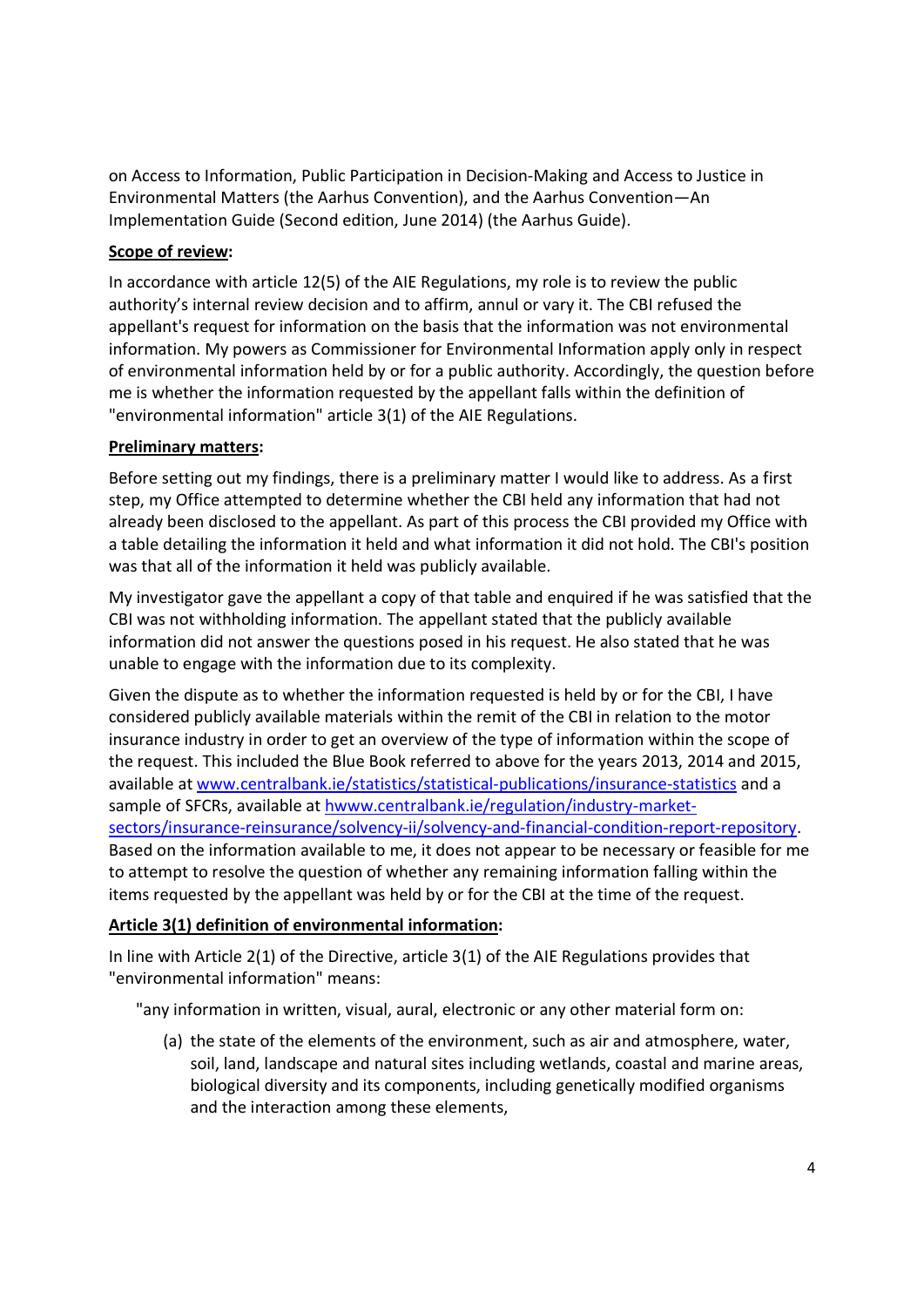- (b) factors, such as substances, energy, noise, radiation or waste, including radioactive waste, emissions, discharges and other releases into the environment, affecting or likely to affect the elements of the environment,
- (c) measures (including administrative measures), such as policies, legislation, plans, programmes, environmental agreements, and activities affecting or likely to affect the elements and factors referred to in paragraphs (a) and (b) as well as measures or activities designed to protect those elements,
- (d) reports on the implementation of environmental legislation,
- (e) cost-benefit and other economic analyses and assumptions used within the framework of the measures and activities referred to in paragraph (c), and
- (f) the state of human health and safety, including the contamination of the food chain, where relevant, conditions of human life, cultural sites and built structures inasmuch as they are, or may be, affected by the state of the elements of the environment referred to in paragraph (a) or, through those elements, by any of the matters referred to in paragraphs (b) and (c)".

The AIE Directive was adopted to give effect to the first pillar of the Aarhus Convention in order to increase public access to environmental information so that an informed public can participate more effectively in environmental decision-making. It replaced Council Directive 90/313/EEC, the previous AIE Directive.

### Analysis and Findings:

#### The appellant's position

The appellant submits that the information is environmental information within the meaning of article 3(1)(c) as it is "on": compulsory car insurance pursuant to the Road Traffic Act 1961, which is a government policy and legislative measure; the regulation of car insurance by the CBI, and as per his internal review request, the provision of car insurance. The appellant contends that each of those alleged measures and activities are likely to affect the environment.

He contends that the requirement for something to be likely to affect the environment is whether something is capable of effecting the environment and falls somewhere between being more than a mere possibility and a balance of probabilities. In support of his position, he cites the Court of Appeal judgment in Minch v Commissioner for Environmental Information [2017] IECA 223 (Minch), available at www.courts.ie, and the UK Court of Appeal judgment in The Department for Business Energy and Industrial Strategy v Information Commission and Alex Henney [2017] EWCA Civ 844 (Henney), available at www.bailii.org. The appellant also cites the Court of Appeal judgment in Jim Redmond & Mary Redmond -v- Commissioner for Environmental Information & Coillte Teoranta IECA [2020] 83 (Redmond), available at www.courts.ie, to which my Investigator referred the appellant when inviting him to make a submission, in support of his position. He states that Redmond clarifies that "likely to affect the environment" "should not be set onerously and falls far short of meeting a 'balance of probability' standard". He also states that Redmond clarifies that it is the measure which is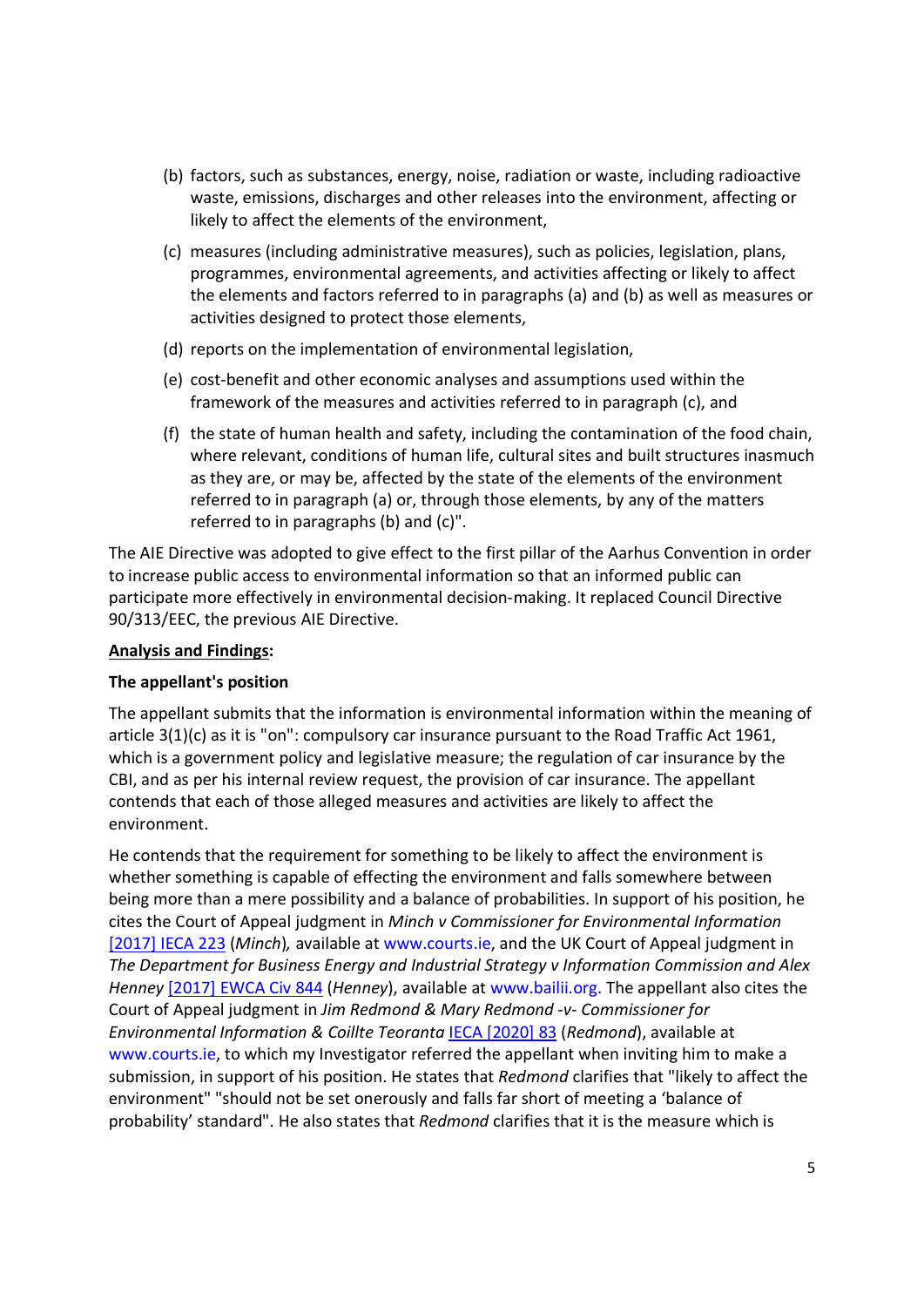subject to the environmental effect threshold in article 3(1)(c) and that information "on" the measure does not have to be intrinsically environmental information.

The appellant asserts that the obligation to be insured and the regulation of car insurance affects the price of car insurance. He contends that the price of insurance can influence consumers' choices as to whether or not to use their cars, use alternative modes of transport and whether to scrap or sell their old cars or upgrade their cars to a more economical or newer car thus impacting the number of cars of on the roads. He says that those effects on consumers' choices in turn affect emissions into the environment which affect air.

The appellant contends that the policy of compulsory car insurance and the regulation of car insurance has "more than a tenuous connection to emissions". He states that the price of car insurance premiums is directly affected by both measures and the price informs consumers' choices to drive or not to drive cars, which in turn affects emissions. He also states that there is a "close nexus" between the requested information and the potential effect of emissions from cars, which is related to consumers' choices on whether to scrap, exchange, buy or sell cars. He further states that the information "is not remote but rather connects directly with and is relevant to the environmental emissions of motor cars, and thus has the 'requisite environmental effect'". He cites my decision in Case CEI/16/0014 (New Morning Intellectual Property Limited and Transport Infrastructure Ireland), available at www.ocei.ie, in support of his position.

In addition, the appellant submits that the information is environmental information within the meaning of article 3(1)(e) as "the profit level of car insurance firms clearly constitutes 'economic analyses' of a government policy, which is compulsory car insurance and its associated regulation, which is likely to affect the level of car emissions, as the compulsory aspect of car insurance otherwise alters economic choices."

#### The CBI's position

The CBI submits that the information sought at all five parts of the request relates to statistical and commercial information regarding the motor insurance industry in Ireland. In addition, it submits that the information sought at parts 1, 2, 3 and 5 of the request relates to the general business functions of the insurance companies and is not environmental information. It cites Case CEI/11/0001 (Mr. Gavin Sheridan and Central Bank of Ireland), available at www.ocei.ie, in support of its position. The CBI also denies that the total levies payable to the Irish government (part 4 of the request) is environmental information.

The CBI submits that the information sought at parts 1, 2, 3 and 5 of the request has only a minimal connection with the environment, and, therefore, is not environmental information. In support of its position, it cites the CJEU's judgment in Case C-316/01 Glawischnig v Bundesminster fur Sicherieit und Generationen (Glawischnig), available at www.curia.europa.eu.

The CBI also submits that there is not a sufficient connection between the information sought at parts 1, 2, 3 and 5 of the request and an aspect of the activity that has an effect on the factors and elements of the environment. It cites Case CEI/09/0015 (Mr. Pat Swords and RTÉ), available at www.ocei.ie, in support of its position. It contends that the potential environmental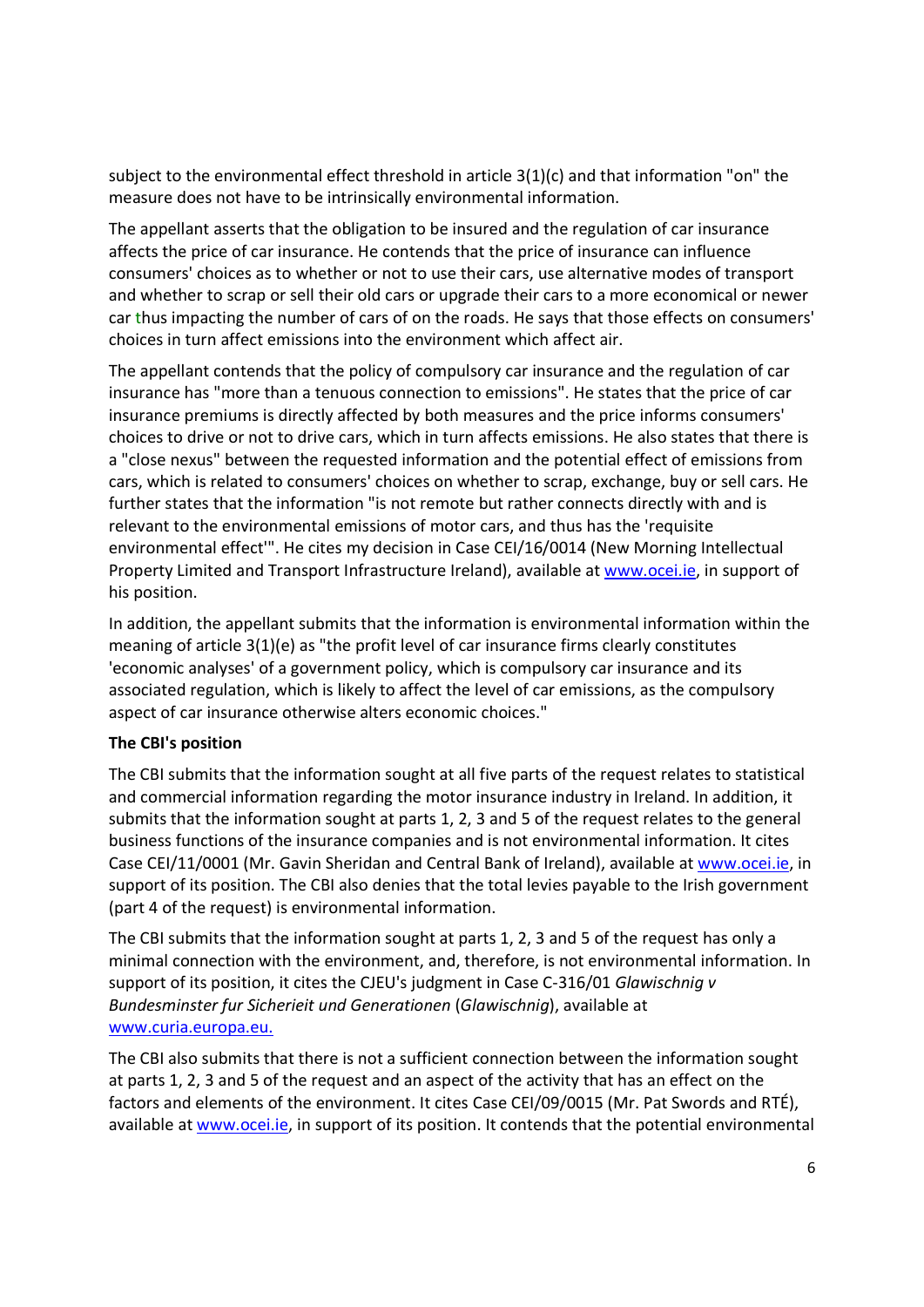effects from the alleged measures and activities are too remote in order for them to have the requisite environmental affect. It cites the High Court's judgment in Redmond & anor -v-Commissioner for Environmental Information & anor [2017] IEHC 827 (Redmond), available at www.courts.ie, in support of its position.

In addition, the CBI denies that the information sought at parts 1, 2, 3 and 5 of the request are a cost-benefit or other economic analyses.

The CBI further submits that the information sought at part 4 of the request has no connection with the environment. It explains that this information relates to the Insurance Compensation Fund (ICF) levy paid by insurance companies to the Revenue from 2013 to 2017, and that the ICF is a policy introduced by legislation, namely the Insurance Act 1964 (as amended by the Insurance (Amendment) Act 2011). It states that the requirement to pay a levy to the ICF is a measure of control and that the ICF does not have any connection with the environment, is not capable of affecting the environment and is not remotely related to the environment.

The CBI cited paragraph 63 of the Court of Appeal judgment in Redmond. It states that the judgment clarifies that "likely to affect" is a higher standard than the mere possibility of having an effect and confirms that more than a remote or theoretical possibility is required.

Furthermore, the CBI notes that the Court of Appeal in Minch held that the AIE Regulations must be interpreted in light of the objectives of the AIE Directive. It states that the information sought is not consistent with and does not advance the purposes of the AIE Directive or the Aarhus Convention as access to the information would not "contribute to greater awareness or, free exchange of views about or more effective participation in environmental decision-making, or to a better environment". In further support of its position, it cites the UK Court of Appeal judgment in Henney.

#### Conclusions

In carrying out my review, I have examined the publicly available information on the CBI's website concerning the motor insurance industry that the CBI maintains relates to the appellant's request. The information at issue in this case does not refer, either directly or indirectly, to any environmental matters; neither does it contain or provide information on or about emissions or any other environmental matters. For example, Table 15 titled Motor Vehicle Irish Risk Insurance Business in the Blue Book for 2013, 2014 and 2015, which the CBI maintains is the information sought at parts 1, 2, 3 and 5 of the appellant's request for the years 2013 to 2015, contains the income for, and claims paid by, insurance undertakings with head offices in Ireland. It gives the income and claims paid in a monetary figure (€000s) for each insurance undertaking and the total combined income and total combined claims paid. Similarly, Annex I of the SFCRs submitted by the individual motor insurance undertakings (from which the CBI states the appellant can extrapolate some of the information he seeks) contains the monetary figure for premiums, claims and expenses of the relevant undertaking. In other words, the information is not in itself about nor does it relate to the environment. I accept that it is statistical and commercial information relating to the motor insurance industry, specifically, motor insurance premiums and claims, the administrative costs and profits of motor insurance companies and levies payable to the government.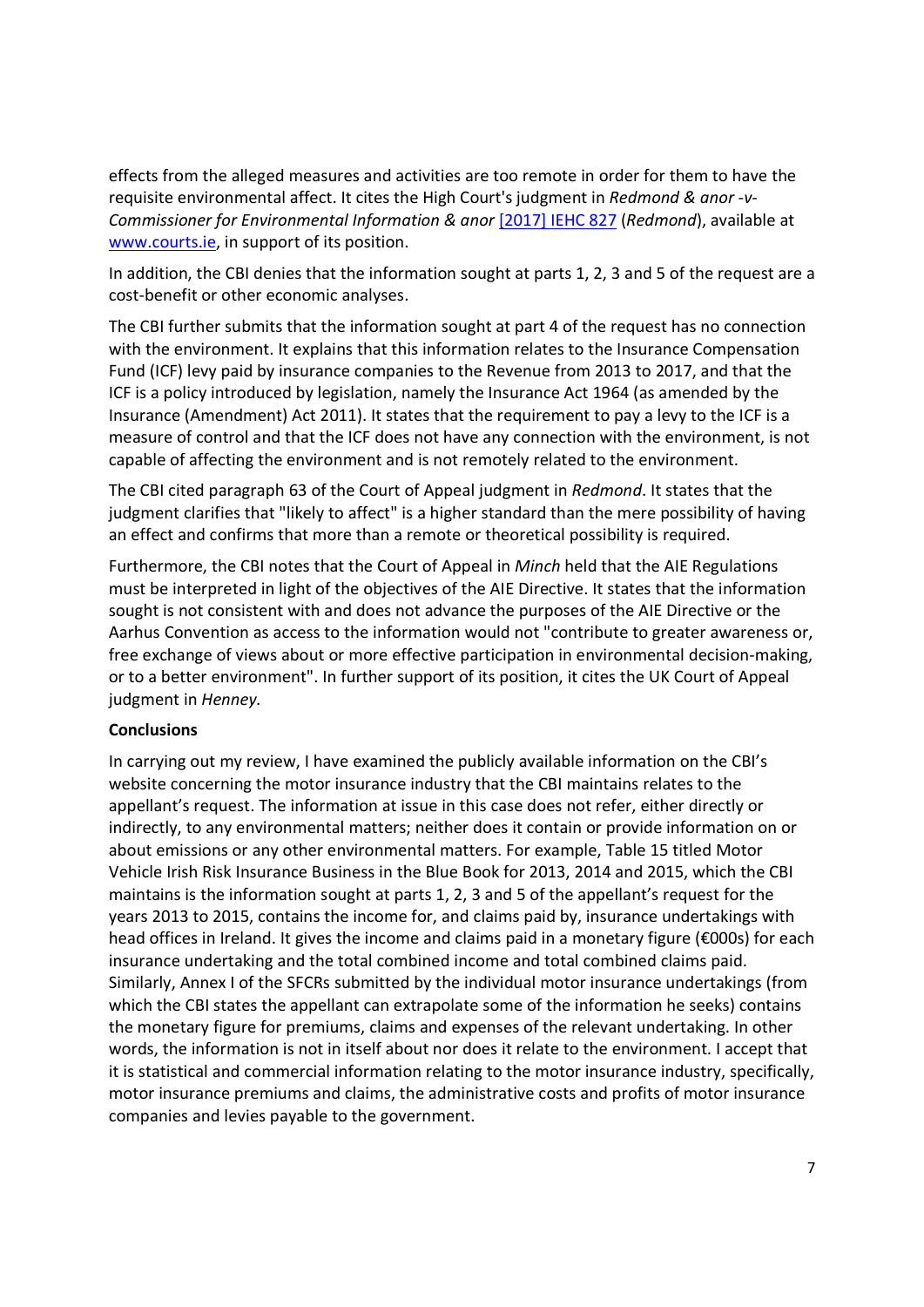The appellant submits that the information at issue is "on" compulsory car insurance, the regulation of car insurance by the CBI and the provision of car insurance which are measures and activities affecting or likely to affect the elements and factors of the environment. Accordingly, the issue in this case is whether the information, which does not in itself affect the elements and factors of the environment, is "on" "measures … and activities affecting or likely to affect the elements and factors" of the environment.

I am not persuaded that compulsory car insurance, the regulation of car insurance by the CBI and the provision of car insurance are "measures" and "activities" within the meaning of the terms used in article 3(1)(c), especially in circumstances where the provision of car insurance and the setting of car insurance premiums are not done by the CBI but by private bodies. I note that the Aarhus Guide describes the terms "activities or measures", as those terms are used in the Aarhus Convention, as referring to "decisions on specific activities, such as permits, licences, permissions that have or may have an effect on the environment". However, the Court of Appeal recently clarified in Redmond that the essential question is whether the measure is a "measure affecting or likely to affect" the elements and factors of the environment (paragraph 57). I will therefore consider whether the alleged measures and activities 'affect or are likely to affect' the elements and factors of the environment.

As I have set above, the appellant contends that compulsory car insurance and the regulation of car insurance affect the price of car insurance which influence consumers' transport choices which in turn impacts on the number of cars on the roads, thereby affecting emissions, which affects air. His internal review request similarly stated that the provision of car insurance and its availability and costs, influences consumer choices, which in turn effects emissions. Applying the principles in the growing body of case law on the definition of environmental information to the facts of this case, I am not satisfied that compulsory car insurance, the regulation of car insurance or the provision of car insurance have the requisite environmental effect to qualify as "measures" and "activities" under article 3(1)(c).

In the first instance, the alleged measures and activities, in themselves, do not affect or are not likely to affect the elements and factors of the environment including emissions or air. The obligation to be insured is set down in Part VI of the Road Traffic Act 1961 (as amended) which makes provision for compulsory insurance against liabilities arising from the use of mechanically propelled vehicles. While part of the CBI's regulatory remit includes the supervision of insurance undertakings authorised in Ireland, it does not set insurance premiums. The insurance undertakings take into account a range of factors when setting premiums. Those undertakings provide insurance as part of their commercial activities. I have not seen anything during my review to indicate that the alleged measures and activities contain within them any actions or proposals that are in any way concerned with the environment. Thus, I am satisfied that the alleged measures and activities are not plans, policies or programmes with proposed actions that affect or are likely to affect the elements and factors of the environment as in Minch.

The appellant submits that something is likely to affect the environment if it is capable of effecting the environment and that the "likely to affect test" falls somewhere between being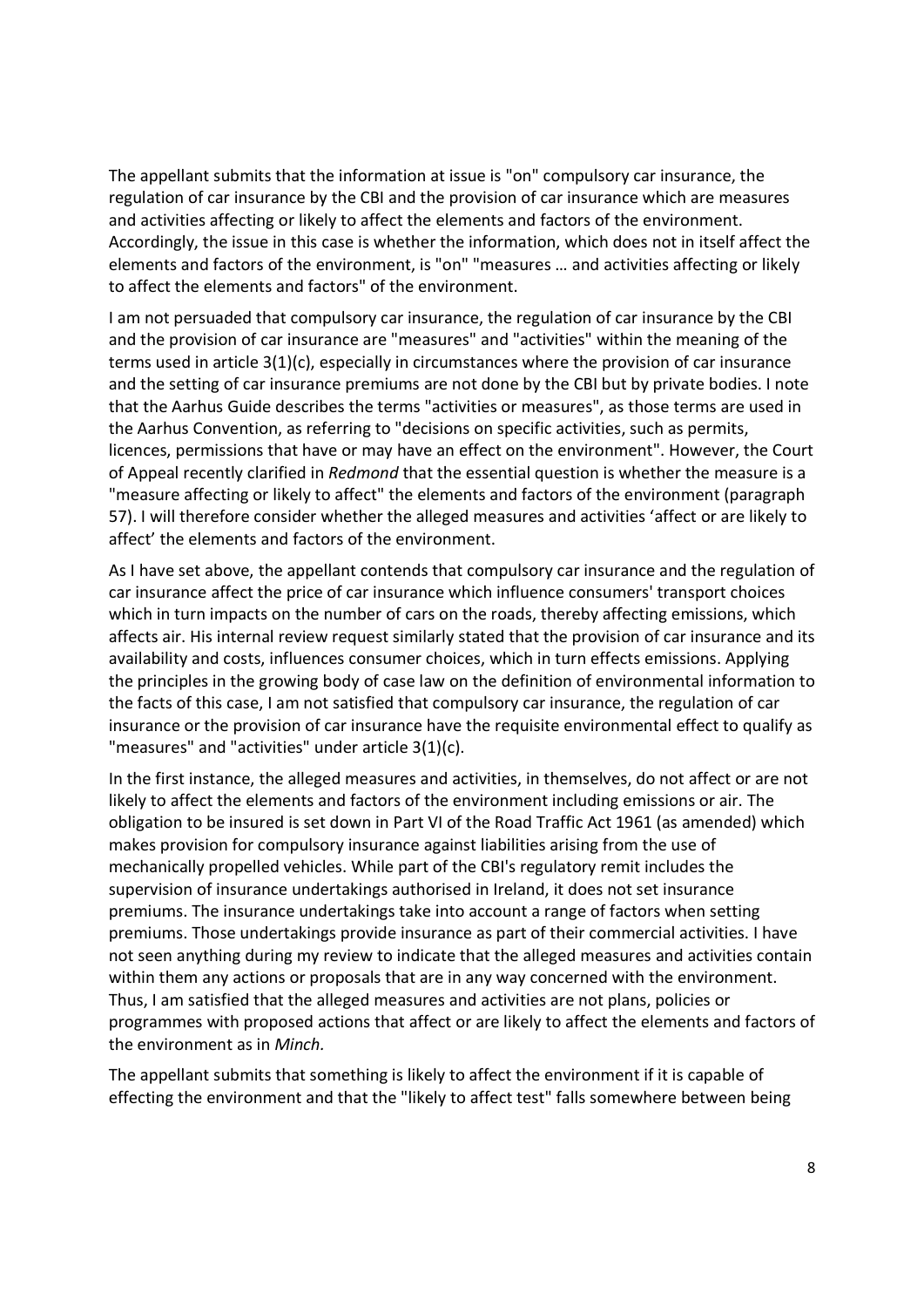more than a mere possibility and a balance of probabilities. However, the Court of Appeal in Redmond held that:

"a measure or activity is 'likely to affect' the environment if there is a real and substantial possibility that it will affect the environment, whether directly or indirectly. Something more than a remote or theoretical possibility is required (because that would sweep too widely and could result in the 'general and unlimited right of access' that Glawischnig indicates the AIE Directive was not intended to provide) but it is not necessary to establish the probability of a relevant environmental impact (because that would, in my opinion, sweep too narrowly and risk undermining the fundamental objectives of the AIE Directive)." (Paragraph 63) (Emphasis in italics original)

I do not accept that the alleged measures and activities have more than a tenuous connection to, or have a direct connection to or close nexus with, the elements and factors of the environment. In the circumstances of this case, I consider that any environmental effects from the alleged measures and activities are too indirect and too incidental for compulsory car insurance, the regulation of car insurance and the provision of car insurance to have the requisite environmental effect. In my view, the asserted connection between the alleged measures and activities and any effect on the factors of the environment such as emissions and the state of the elements of the environment is at best minimal or remote, if not purely hypothetical. Taking the appellant's submissions at their height, the asserted connection between the alleged measures and activities and any environmental effects is too theoretical for the connection to be anything more are tenuous. Accordingly, I am not satisfied that there is a real and substantial possibility that the alleged measures and activities affect or are likely to affect the elements and factors of the environment, either directly or indirectly.

In addition, I note that the High Court in the recent judgment in *Electricity Supply Board v* Commissioner for Environmental Information & Lar Mc Kenna [2020] IEHC 190 (ESB) held that determining whether information is environmental information is both fact and context specific (paragraph 44). I accept that information does not have to be intrinsically environmental in order for it to be "on" a measure or activity affecting or likely to affect to the elements and factors of the environment. However, as I have stated in previous decisions, while the concept of "environmental information" is broad, there are limits to the scope of the AIE regime (see Case CEI/19/0007 (Right to Know CLG and Raidió Teilifís Éireann) and Case CEI/11/0001 (Mr. Gavin Sheridan and Central Bank of Ireland), available at www.ocei.ie). In Case CEI/19/0007, I set out in detail why I consider that a mere connection or link to an environmental factor is not sufficient to bring information within the definition of environmental information. I also explained how I considered that my approach that a mere connection or link is not sufficient is consistent with the case law, including Case C-524/09 Ville de Lyon, Case C-266/09 Stichting Natuur en Milieu and Others v College voor de toelating van gewasbeschermingsmiddelen en biociden and Case C-442/14 Bayer CropScience and Stiching De Bijenstichting, available at www.curia.europa.eu. I note that Advocate General Kokott's Opinion in Case C-524/09 Ville de Lyon supports a finding that the asserted connection is too minimal to bring the information within the definition of environmental information, including article 3(1)(c) where it cannot be seen from the information at issue how the underlying measure or activity achieves its environmental aims, or what the effect on the environment may be (paragraphs 32 and 33).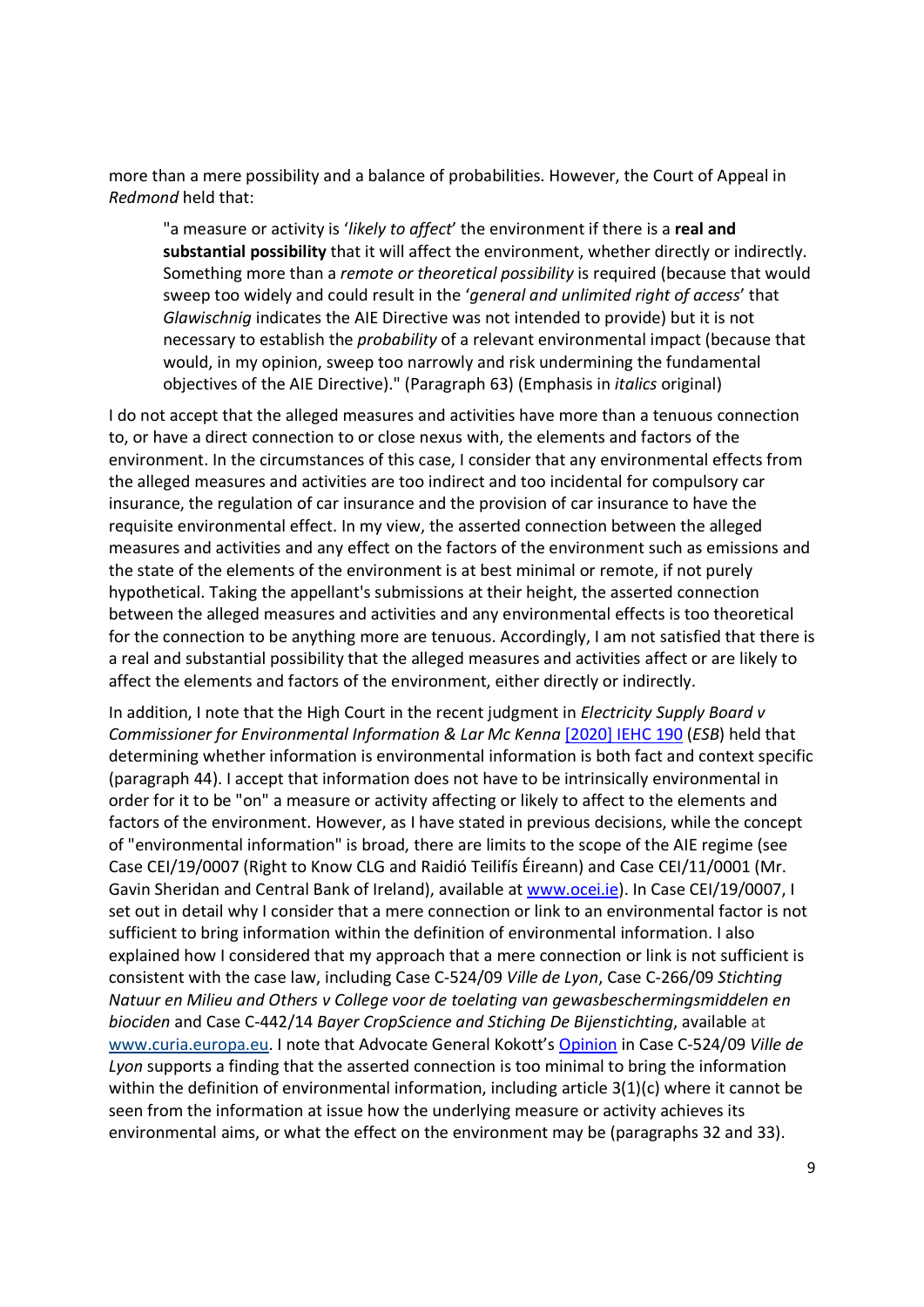Consideration of the type of information at issue in this case (which I have described at the start of my analysis) further supports my finding that the asserted connection between the alleged measures and activities and any environmental effect is too remote and too minimal.

Furthermore, the Court of Appeal in Redmond noted that the UK Court of Appeal in Henney suggests that regulation  $2(1)(c)$  (the UK equivalent to article  $3(1)(c)$ ) should be "read down" by reference to the purpose of the Aarhus Convention and the AIE Directive and that information not relevant or useful to that purpose may not be required to be provided. As cited by the High Court in ESB at paragraph 42, the UK Court of Appeal in Henney stated that:

"43. … It may be relevant to consider the purpose for which the information was produced, how important the information is to that purpose, how it is to be used, and whether access to it would enable the public to be informed about, or to participate in, decision-making in a better way. …"

The High Court in ESB also noted that the UK Court of Appeal in Henney stated that in determining whether information is or is not environmental information, one should look at whether it advances the purposes of the Aarhus Convention and AIE Directive (paragraphs 47 and 48).

The UK Upper Tribunal in DfT, DVSA and Porsche Cars GB Limited v Information Commissioner and John Cieslik [2018] UKUT 127 (AAC) (Cieslik), available at www.bailii.org, stated that while the UK Court of Appeal in Henney was concerned with the necessary connection between information and the measure, the approach of the UK Court of Appeal is also applicable to interpreting the definition of environmental information more generally. Cieslik, which I see as having particular relevance to this case, was concerned with whether information on the safety evaluation of the Porsche Cayman throttle malfunction was environmental information. The UK Upper Tribunal rejected the First Tier Tribunal's (FTT) finding that a car safety test was a measure that was likely to affect the elements of the environment because the test involved the running of a car engine that caused emissions, which effected air. The UK Tribunal held that the FTT's finding failed to reflect the principle in Glawischnig that a minimal connection is not sufficient to render information environmental information. It stated that the principle established in Glawischnig also applies to deciding whether a measure or activity has the requisite environmental effect (paragraph 33). The UK Upper Tribunal also rejected the FTT's finding that as the safety test related to the safety of a vehicle while being driven, and driving is an activity that affects air quality, the safety test was a measure likely to affect the elements of the environment through factor such as noise and emissions. It stated that the FTT's approach would mean that "there is no logical reason to limit it to information about vehicles while they are driven as long as it has some connection with the driving of cars". It continued that the FTT's approach would "also mean that economic forecasts or policies for future car manufacturing or sales in the UK are environmental information, as those activities impact on the numbers of cars that are made and driven" (paragraph 34). In holding that the asserted connection between the safety test and the environment was too remote to bring it within regulation 2 (the UK equivalent to article 3), the UK Upper Tribunal stated that the FTT did not address if, and how, the information at issue contributed to the purpose of the AIE Directive or address any of the considerations listed in paragraph 43 of the UK Court of Appeal's judgment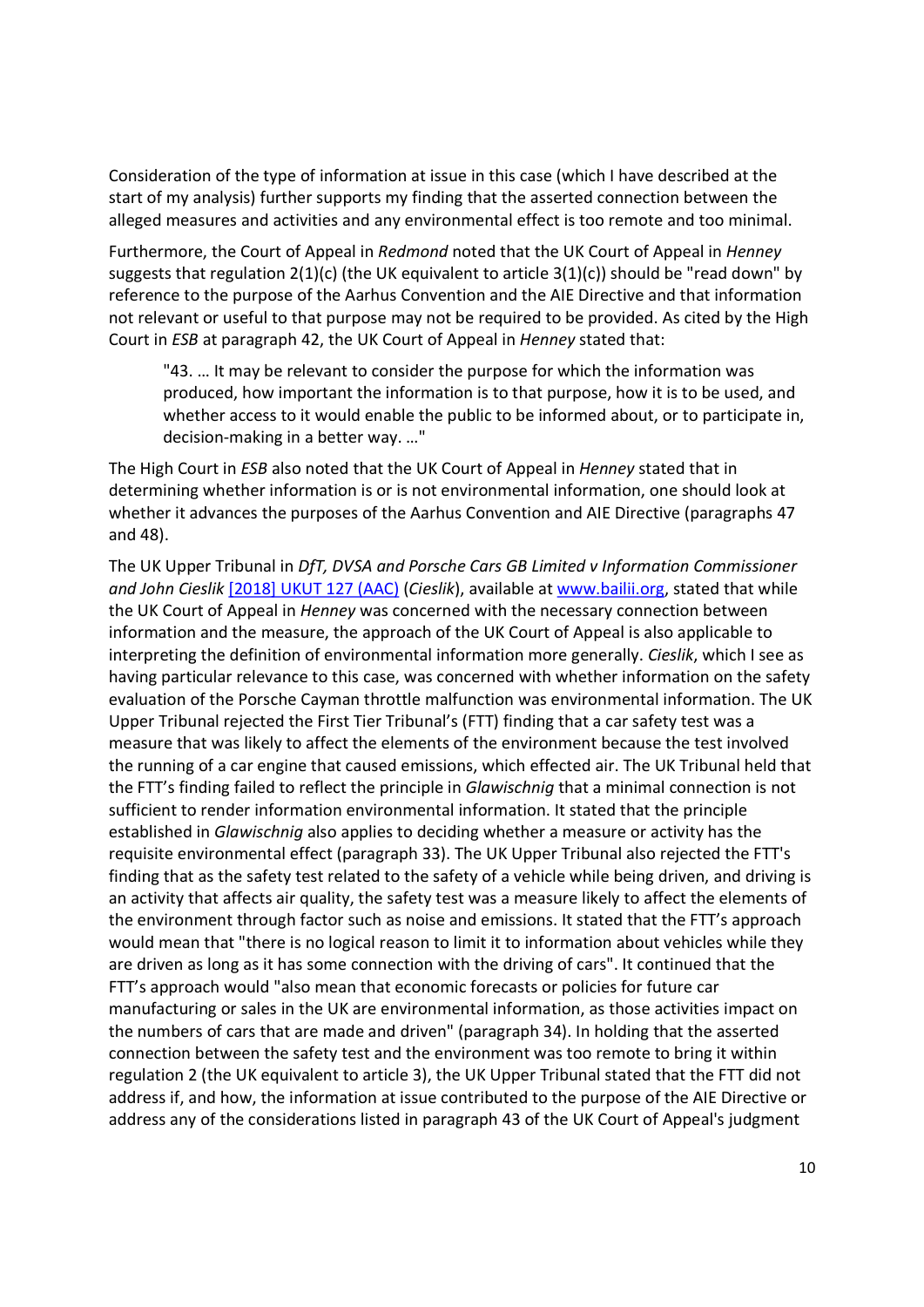in Henney (paragraph 35). In assessing the safety test, in light of the considerations listed in paragraph 43 of Henney, it held that access to the information sought would not enable the public to participate in environmental decision-making (paragraph 53).

The purpose of the Aarhus Convention and AIE Directive is to enable people to have access to environmental information thereby contributing to a greater awareness of environmental matters, assisting the public to participate in environmental decision-making by public authorities and provide access to justice in environmental matters with the aim of eventually leading to a better environment. As I note above, none of the alleged measures and activities relate to the environment, either directly or indirectly. Compulsory insurance is concerned with liabilities arising from the use of vehicles and the setting of insurance premiums and the provision of car insurance are commercial in nature. The CBI's insurance mandate is twofold: the prudential supervision of insurance undertakings authorised in Ireland and the supervision of conduct of business in Ireland. Neither the CBI nor the insurance companies have an environmental remit. The information at issue relates to the CBI's role in supervising insurance undertakings authorised in Ireland. The information was not produced for or intended to be used for environmental purposes. It is commercial information that was produced by insurance companies as part of their reporting obligations under Solvency I and Solvency II; neither of which are concerned with or relate to environmental matters. I do not see how access to information about motor insurance premiums and claims, the administrative costs and profits of motor insurance companies and levies payable to the government would contribute to a greater awareness of environmental matters, enable members of the public to participate in environmental decision-making, to access to justice in environmental related matters or to a better environment. I note that the only participation in decision-making identified during my review is the role of the information in assisting potential competing European car insurance companies to enter the Irish insurance market.

A finding that the information at issue is environmental information would, similar to the FTT's finding Cieslik, result in any information that is, however, distantly connected with the activity of running a car engine or the driving of cars as being environmental information. Such a finding would largely deprive the concept of environmental information of any meaning in an impermissible manner, as it would be contrary to the purpose of the AIE Directive and the guidance of the courts, in particular the CJEU in Glawischnig and the Court of Appeal in Minch and Redmond. This would also have the effect of effectively collapsing the distinction between access to environmental information under the AIE Regulations and access to information more generally.

For the reasons above, I do not accept that the information requested is environmental information within the meaning of meaning of article 3(1)(c).

As I have found that compulsory car insurance, the regulation of car insurance by the CBI and the provision of car insurance are not measures or activities for the purposes of article 3(1)(c), it is not necessary for me to consider whether the information at issue is cost-benefit and other economic analyses and assumptions or whether it was used within the framework of compulsory car insurance, the regulation of car insurance by the CBI and the provision of car